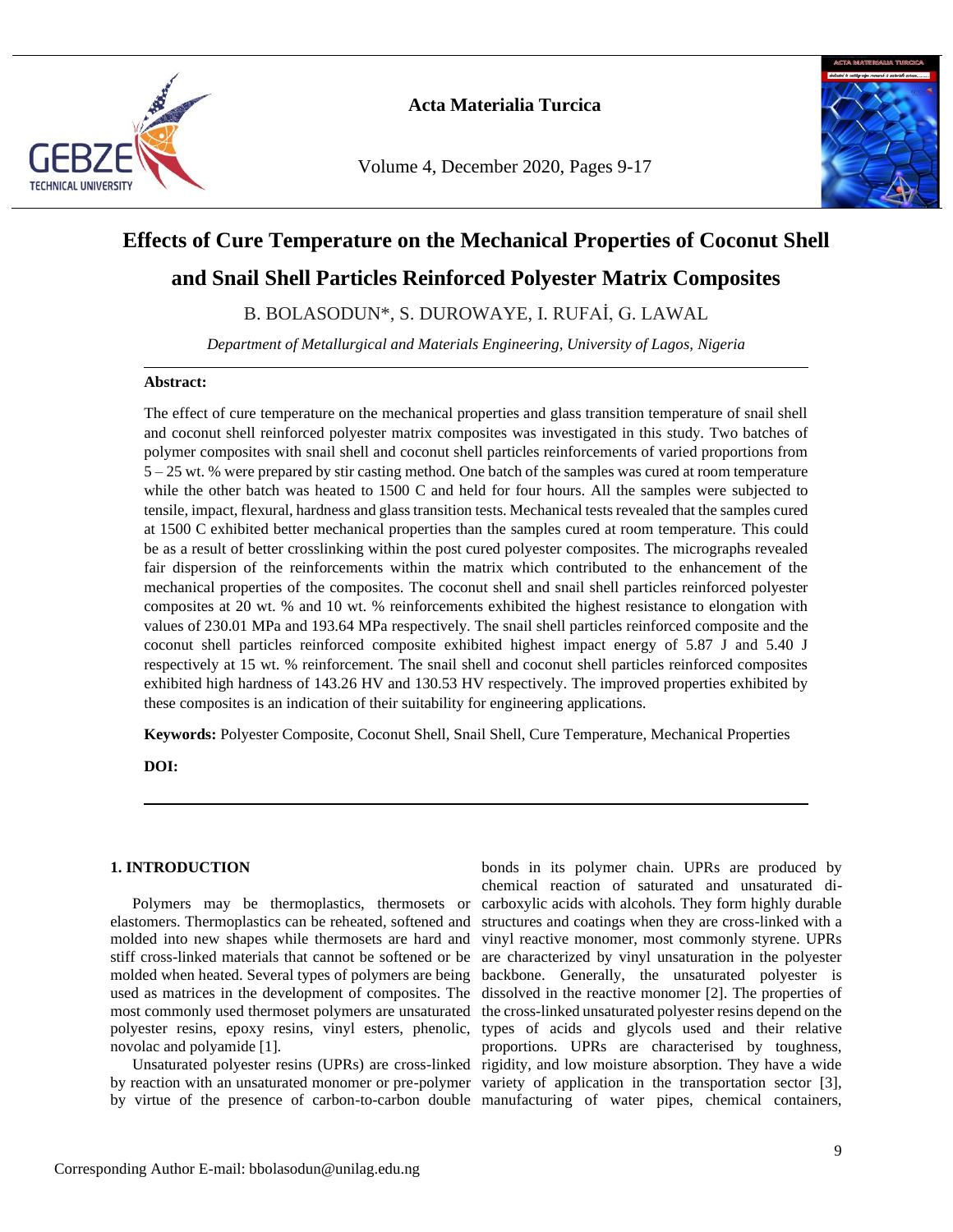

Volume 4, December 2020, Pages 9-17



offshore application, construction, and the paint industry polyester composites reinforced with 3 - 9 wt. % Acro [4].

Polymer matrix composites (PMCs) are developed using matrix materials such as polyester resin, epoxy resin, phenolic resin and vinyl ester resin with reinforcements to have more impact strength when compared to such as fibres, particles and flakes. The matrix material transfers the applied load to the reinforcement which composite with a polyester matrix and chemically improves the physical and mechanical properties of the modified shells of castor seed (Ricinuscommunis) as matrix. In recent times, the engineering applications of reinforcement. The effect of the shell (filler) on the composites have increased tremendously because of the continuous advancement in the quality of composites experimentally quantified. The results of the mechanical produced. PMCs are the most common advanced tests revealed that the inclusion of the filler (shell) composites. They provide great strength and stiffness improved the strength of the base polyester matrix. along with resistance to corrosion.

by the incorporation of well-defined modifier particles in the polymer matrix. Reinforcement of polymers with particulates plays an important role in the improvement of the mechanical properties of high performance materials. The negative environmental impact as a result of nonbiodegradability of carbon/glass fibre reinforced polyester composites is creating pressure for the substitution of high energy consumption materials for natural and sustainable ones. Compared to synthetic fibers, natural fibers and particulates have shown advantages in aspects such as flexibility and toughness. Hence, there is a growing worldwide interest in the use of these fibers and particulates. The use of agro-based materials/wastes in reinforcing polymers have recently attracted the attention of researchers because of their advantages over other established materials. Agro-based materials are environmentally friendly, fully biodegradable, abundantly available, renewable, cheap and have low density.

Studies have been carried out on polyester composites with several agro wastes as reinforcements. Pothan et al [5] evaluated the tensile, impact, flexural properties and aging behaviour of short banana fiber reinforced polyester length and fiber content. The maximum tensile strength was recorded at 30 mm fiber length while the maximum impact strength was obtained at 40 mm fiber length. Incorporation of 40 % untreated fibers gave a 20 % composites showed a 28 % increase in tensile strength and a 13 % increase in flexural strength. Aging studies showed with increase in fiber content. Abbas et al [6] synthesized be over emphasized. Hence, this research was carried out

shell (AS) particulate. There was considerable increase in tensile strength, young's modulus and hardness with increase in the filler content. The composites were found unreinforced polyester. Nwigbo et al [7] produced a properties of the composite was

Mechanical properties of a polymer can be controlled microstructure characterization of glass fiber reinforced Bhat et al [8] investigated the Mechanical testing and isophthalic polyester composites. The results indicated that the tensile strength and hardness of the polyester matrix increased with glass fiber reinforcement. Meenambika and Raghavendra [9] worked on the chemical resistance and flexural properties of bamboo/glass reinforced polyester hybrid composites. It was observed that the flexural strength of the hybrid composites increased with increased glass fiber content. These properties were found to be higher when alkali treated bamboo fibers were used in hybrid composites. The hybrid reinforced fiber composites showed better resistance to the acids. It was noted that the elimination of amorphous hemi-cellulose with alkali treatment leading to higher crystallinity of the bamboo fibers with alkali treatment might be responsible for these observations. Swain [10] worked on synthesis and characterisation of graphene based unsaturated polyester resin composites. Unsaturated polyester resin was reinforced with graphene nano sheets (GNS). The tensile strength and flexural strength of the reinforced polyester matrix composites increased reinforced.

composites with special reference to the effect of fiber economic reasons and improvement in molding increase in the tensile strength and a 341 % increase in impact performance, and compressive strength. Such impact strength. On treatment with silane coupling agent, polymers have also found their practical importance in Low cost particles are added to polymer matrix for characteristics. PMCs can exhibit unique properties with the combination of particles such as thermal conductivities, dielectric constants and ductility, scratch resistant and modulus, toughness and wear properties, several novel applications [11].

a decrease in tensile strength of the composites. Water developing useful and cost competitive engineering absorption studies showed an increase in water uptake materials for domestic and industrial applications cannot The importance of employing waste materials in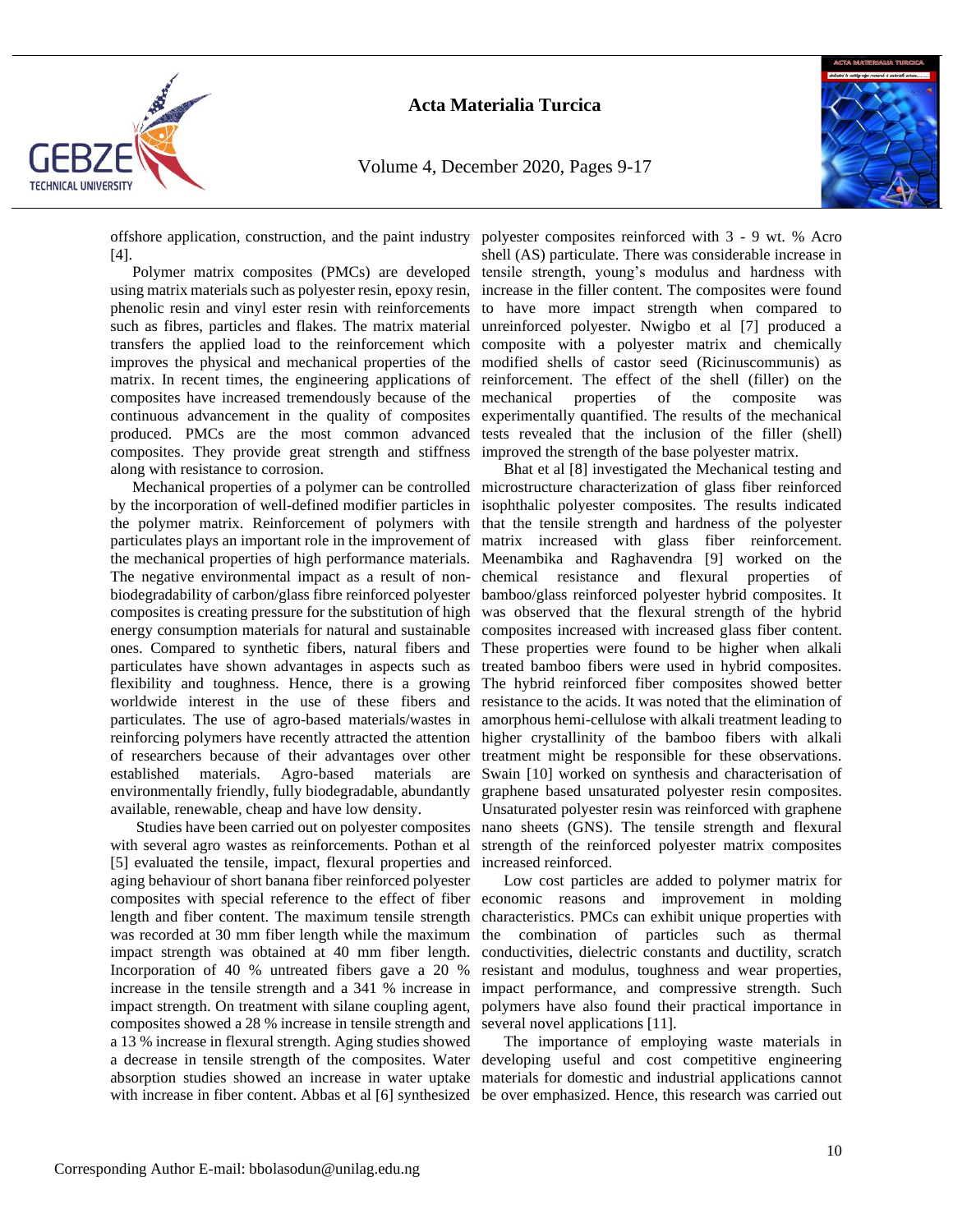

Volume 4, December 2020, Pages 9-17



in order to further reduce the environmental pollution the mould. The 2nd batch of samples were left to cure at caused by these waste(coconut and snail shells) and also room temperature for 24 hours. develop an engineering material with improved mechanical properties suitable for automobile application.

## **2. MATERIALS AND METHODS**

## **2.1. Materials**

The coconut and snail shells used as reinforcements were obtained from a local market in Mushin, Lagos, Nigeria. The polyester resin (unsaturated), catalyst and accelerator were also obtained from a registered vendor in Lagos. The apparatus used in the preparation of the samples are wooden mould, masking tape, plastic containers, stirring rod, weighing balance and British standardised sieves (BSS). The photographs of some of these materials are presented in Figure 1.

## **2.2. Preparation of the Composite Samples**

The coconut shell and snail shell were washed in water and sun dried for two days. Thereafter, they were ground using a pulverizer and sieved to 150 µm using the British standardised sieves (BSS). The polyester resin was weighed using an electronic weighing balance. The polyester resin was poured into a beaker and also weighed. The coconut shell and snail shell particulates were poured into a petri dish and weighed. This process was repeated for the five weight formulations used for this research. The formulation used for the polyester resin was A/100 x 100 g, where A is the percentage of resin. The formulation used for the reinforcement was  $B/100 \times 100$  g, where B is the percentage of reinforcement. The basis used for the preparation of samples was 100 g. The polyester and the particulates were mixed in different proportions while maintaining a total weight of 100 g. Five mixtures with particulate compositions of 5 wt. %, 10 wt. %, 15 wt. %, 20 wt. %, and 25 wt. % were obtained. The reinforcements were added in the right proportions to the polyester matrix and drops of catalyst and accelerator were also added. The mixtures were thoroughly stirred using a stainless steel rod in order to achieve uniform distribution of the reinforcements and avoid air bubbles. Each of the mixtures was poured into a wooden mould already coated with paper tape that acted as poly vinyl alcohol (PVA) to serve as a releasing agent. Thereafter, the samples were cured at 1500 C for 4 hours after which they were removed from



**Figure 1.** Photographs of the materials (a) as-received coconut shell (b) 150 μm coconut shell particles (c) asreceived snail shell (d) 150 μm snail shell particles (e) wooden mould (f) some of the prepared composite samples in the mould.

|  |  | Table 1: Quantity of materials |  |  |
|--|--|--------------------------------|--|--|
|--|--|--------------------------------|--|--|

| Reinforcement (wt.<br>$\%$ | Polyester resin matrix (wt. %) |
|----------------------------|--------------------------------|
| 5                          | 95                             |
| 10                         | 90                             |
| 15                         | 85                             |
| 20                         | 80                             |
| 25                         | 75                             |

## **2.3. Mechanical Tests**

Tensile, flexural, hardness and impact tests were carried out on the samples. The tensile testing was performed using a testometric universal testing machine with serial number 25257 and capacity M500-25 KN. This test was operated at a cross head speed of 30 mm/min using a universal testing machine in accordance with ASTM D412 standard using dumbbell test piece. Each sample was subjected to tensile load and as the sample stretches, the computer generates graph as well as all the desired parameters until the specimen fractures. The tester automatically plotted the graph of load against extension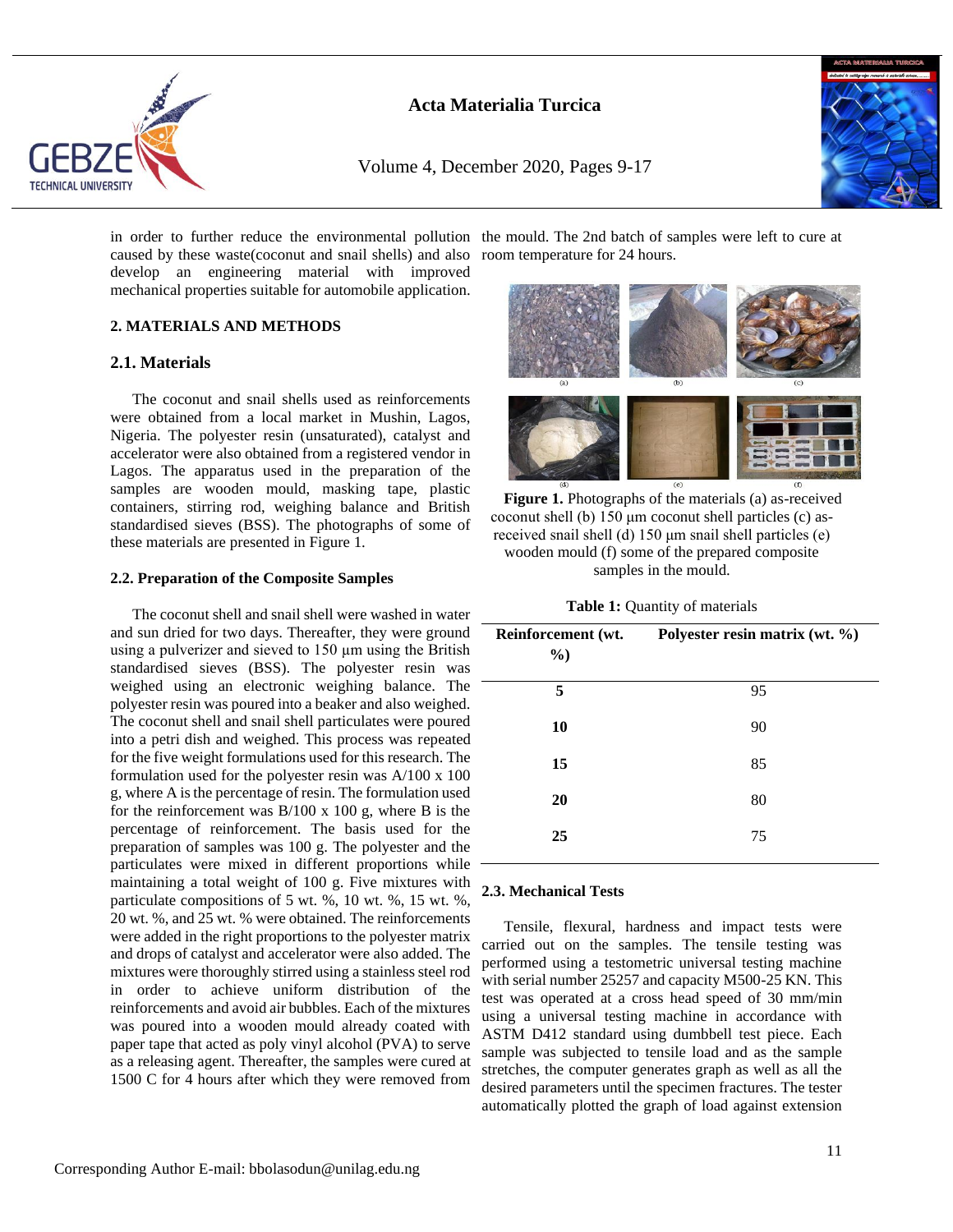

Volume 4, December 2020, Pages 9-17



and various property of the specimen determined are tensile strength, tensile strain, modulus, tensile strain at break.

Three-point flexural test was carried out at room temperature on the samples of dimension 120 x 50 x 5 mm in accordance with ASTM D7264 standard. A cross-head speed of 30 mm/min was used while maintaining a span of 100 mm. Samples having a 2 mm deep V-notch at their centres were subjected to impact test using an Izod impact tester in accordance with ASTM D256 standard. Each sample was clamped vertically with the notch facing the striker and the striking pendulum was allowed to swing downward from a height of about 1.5 m with a velocity of 5 ms-1 hitting the sample. The energy absorbed to break each sample was read from the dynamometer. The hardness of the samples was determined in accordance with ASTM D785 standard using a Rockwell hardness tester.

## **3. RESULTS and DISCUSSION**

The results of this study showed that the samples post cured at 1500 C and held for four hours exhibited better mechanical properties than the samples cured at room temperature. This observation applied to both the coconut shell and snail shell particles reinforced samples. The reason for this could be that the post curing led to a higher level of crosslinking within the polyester leading to more efficiently cured samples and hence better mechanical properties. The results of the mechanical tests carried out on the samples post cured at room temperature and 1500 C for four hours are presented in Tables  $2 - 5$ .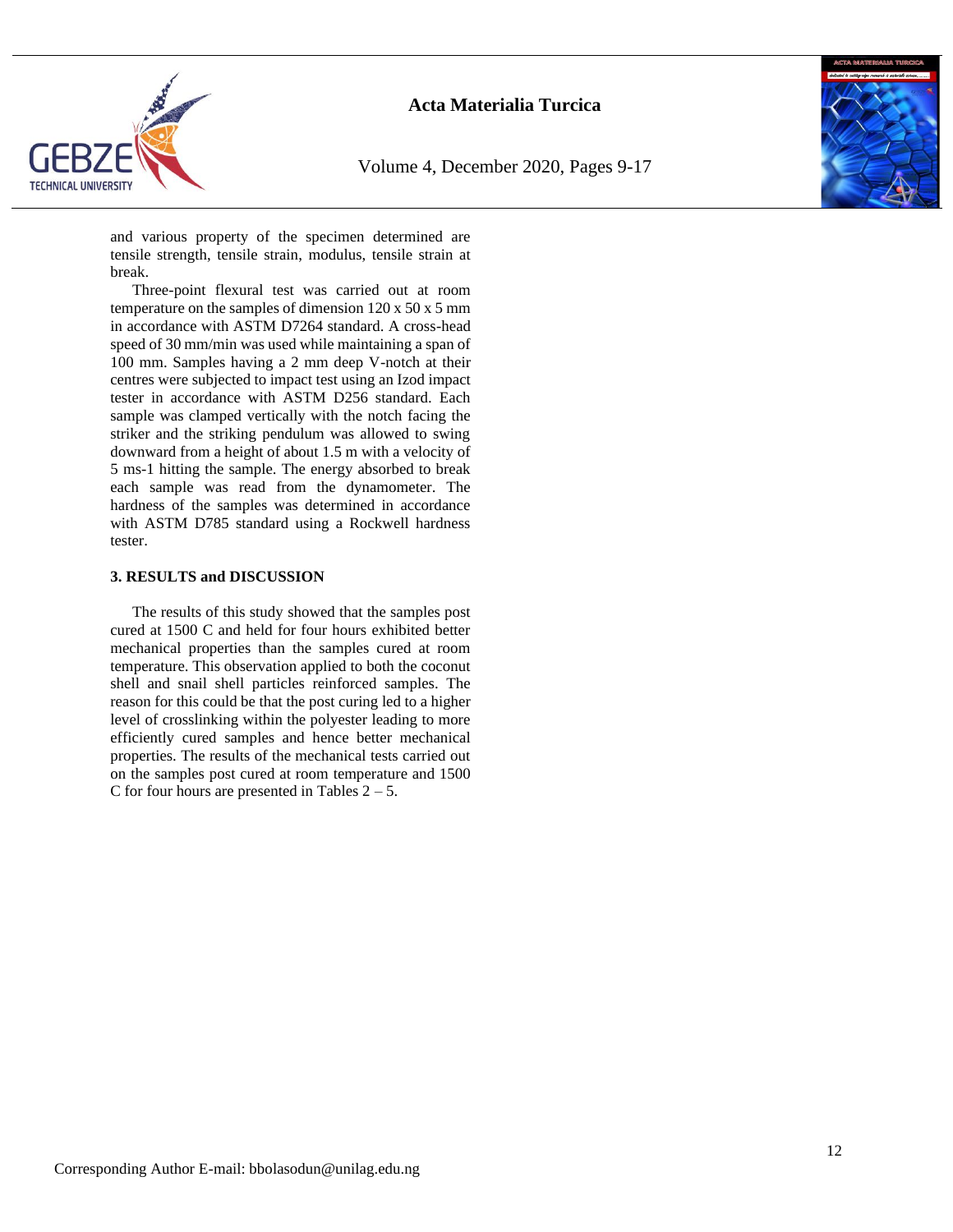

# Volume 4, December 2020, Pages 9-7



| Coconut Shell (5%)<br>Coconut Shell (10%)<br>Coconut Shell (15%)<br>Coconut Shell (20%)<br>Coconut Shell (25%)<br>Reinforcement<br>(wt. %)<br>Snail shell (5%)<br>Snail shell (10%)<br>Snail shell (15%)<br>Snail shell (20%)<br>Snail shell (25%) | 170.6<br>189.3<br>202.76<br>210.37<br>180.56 | 4.94<br>4.90<br>5.12<br>5.14   | 82.53<br>85.4<br>92.0 | 70.97<br>116.9                                                                                                      |
|----------------------------------------------------------------------------------------------------------------------------------------------------------------------------------------------------------------------------------------------------|----------------------------------------------|--------------------------------|-----------------------|---------------------------------------------------------------------------------------------------------------------|
|                                                                                                                                                                                                                                                    |                                              |                                |                       |                                                                                                                     |
|                                                                                                                                                                                                                                                    |                                              |                                |                       |                                                                                                                     |
|                                                                                                                                                                                                                                                    |                                              |                                |                       | 185.17                                                                                                              |
|                                                                                                                                                                                                                                                    |                                              |                                | 110.7                 | 199.17                                                                                                              |
|                                                                                                                                                                                                                                                    |                                              | 5.2                            | 105.8                 | 162.0                                                                                                               |
|                                                                                                                                                                                                                                                    |                                              |                                |                       | Table 3: Result of mechanical tests on the snail shell reinforced composite cured at room temperature               |
|                                                                                                                                                                                                                                                    | Bending<br>modulus (MPa)                     | Impact strength<br>(Joules)    | Hardness<br>(HV)      | Young's Modulus<br>(MPa)                                                                                            |
|                                                                                                                                                                                                                                                    | 158.77                                       | 5.04                           | 108.3                 | 95.63                                                                                                               |
|                                                                                                                                                                                                                                                    | 172.53                                       | 5.10                           | 99.03                 | 159.73                                                                                                              |
|                                                                                                                                                                                                                                                    | 142.1                                        | 5.33                           | 110.67                | 125.63                                                                                                              |
|                                                                                                                                                                                                                                                    | 155.93                                       | 5.36                           | 96.27                 | 160                                                                                                                 |
|                                                                                                                                                                                                                                                    | 170.36                                       | 5.04                           | 83.53                 | 200.53                                                                                                              |
|                                                                                                                                                                                                                                                    |                                              |                                |                       | <b>Table 4:</b> Result of mechanical tests on the coconut shell reinforced composites post cured at $150^{\circ}$ C |
| Reinforcement<br>(wt. %)                                                                                                                                                                                                                           | Bending<br>modulus<br>(MPa)                  | Impact<br>strength<br>(Joules) | Hardness<br>(HV)      | Young's Modulus<br>(MPa)                                                                                            |
| Coconut Shell (5%)                                                                                                                                                                                                                                 | 193.58                                       | 5.37                           | 130.11                | 94.74                                                                                                               |
| Coconut Shell (10%)                                                                                                                                                                                                                                | 204.76                                       | 5.22                           | 110.12                | 130.71                                                                                                              |
| Coconut Shell (15%)                                                                                                                                                                                                                                | 218.8                                        | 5.40                           | 130.53                | 212.43                                                                                                              |
| Coconut Shell (20%)                                                                                                                                                                                                                                | 230.01                                       | 5.31                           | 133.26                | 222.73                                                                                                              |
| Coconut Shell (25%)                                                                                                                                                                                                                                | 191.67                                       | 5.29                           | 108.97                | 170.4                                                                                                               |
|                                                                                                                                                                                                                                                    |                                              |                                |                       | Table 5: Result of mechanical tests on the snail shell reinforced composites post cured at $150^{\circ}$ C          |
| Reinforcement<br>(wt. %)                                                                                                                                                                                                                           | Bending                                      | Impact<br>strength             | Hardness<br>(HV)      | Young's Modulus<br>(MPa)                                                                                            |
| Snail shell (5%)                                                                                                                                                                                                                                   | modulus<br>(MPa)                             | (Joules)                       |                       |                                                                                                                     |

Snail shell (10%) 193.64 5.72 143.26 176.09 Snail shell (15%) 182.47 5.86 128.86 140.2 Snail shell (20%) 168.74 5.49 108.15 169.70 Snail shell (25%) 180.24 5.77 100.7 230.0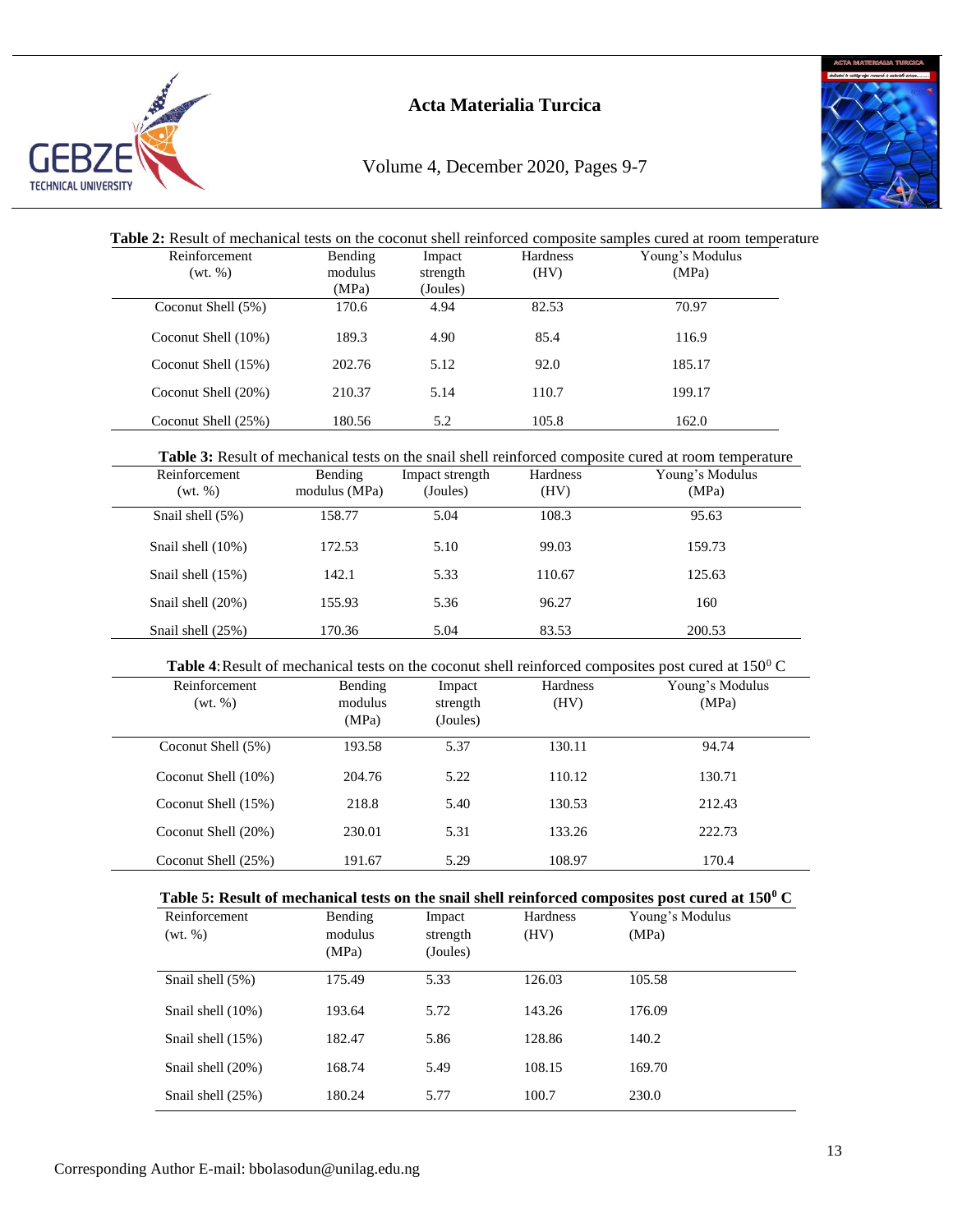

Volume 4, December 2020, Pages 9-17



#### **3.1. Microstructure**

From Figure 2a, it was observed that there are some traces of impurities appearing as dark particles on the unreinforced composite sample. Figures 2b and 2c of both coconut shell and snail shell show some dark particles. These dark particles can be attributed to be coconut shell and snail shell reinforcements. The micrographs show that the reinforcements were evenly dispersed in the sample. It could be assumed that there was bonding between the reinforcement particle surface and the polyester resin. Figures 2d, 2e, 2f, 2g, 2h and 2i also show an increasing amount of coconut shell and snail shell reinforcements in the polyester composite. The reinforcement particles were also well dispersed in the polymer matrix. Micrographs of Figures 2j and 2k show that reinforcement at 25 wt. %, there was pronounced appearance of more dark patches with agglomeration of the particles. This may be as a result of the poor interfacial bonding between the particles and the polyester matrix. This was responsible for the reduction in the flexural strength, hardness and impact energy of the composites due to poor load distribution because of agglomeration. This is similar to the earlier report of Mechtali et al [12] and Rufai et al [13].







### **3.2. Flexural Strength**

As illustrated in Figure 3, coconut shell particles reinforced polyester composite exhibited the highest flexural strength of 230.01 MPa at 20 wt. % reinforcement while the snail shell particles reinforced polyester composite exhibited the highest flexural strength of 193.64 MPa at 10 wt. % reinforcement. The flexural strength of the coconut shell particles reinforced composite increased with increasing reinforcement up to 20 wt. % after which a decrease was observed at 25 wt. %. There was an increase in the flexural strength of the snail shell particles reinforced polyester composite up to 10 wt. % after which a decrease was observed at 20 wt. %. However, there was a slight increase in flexural strength from 20 to 25 wt. %. The reduction in the flexural strength can be attributed to controlled mobility of matrix by filler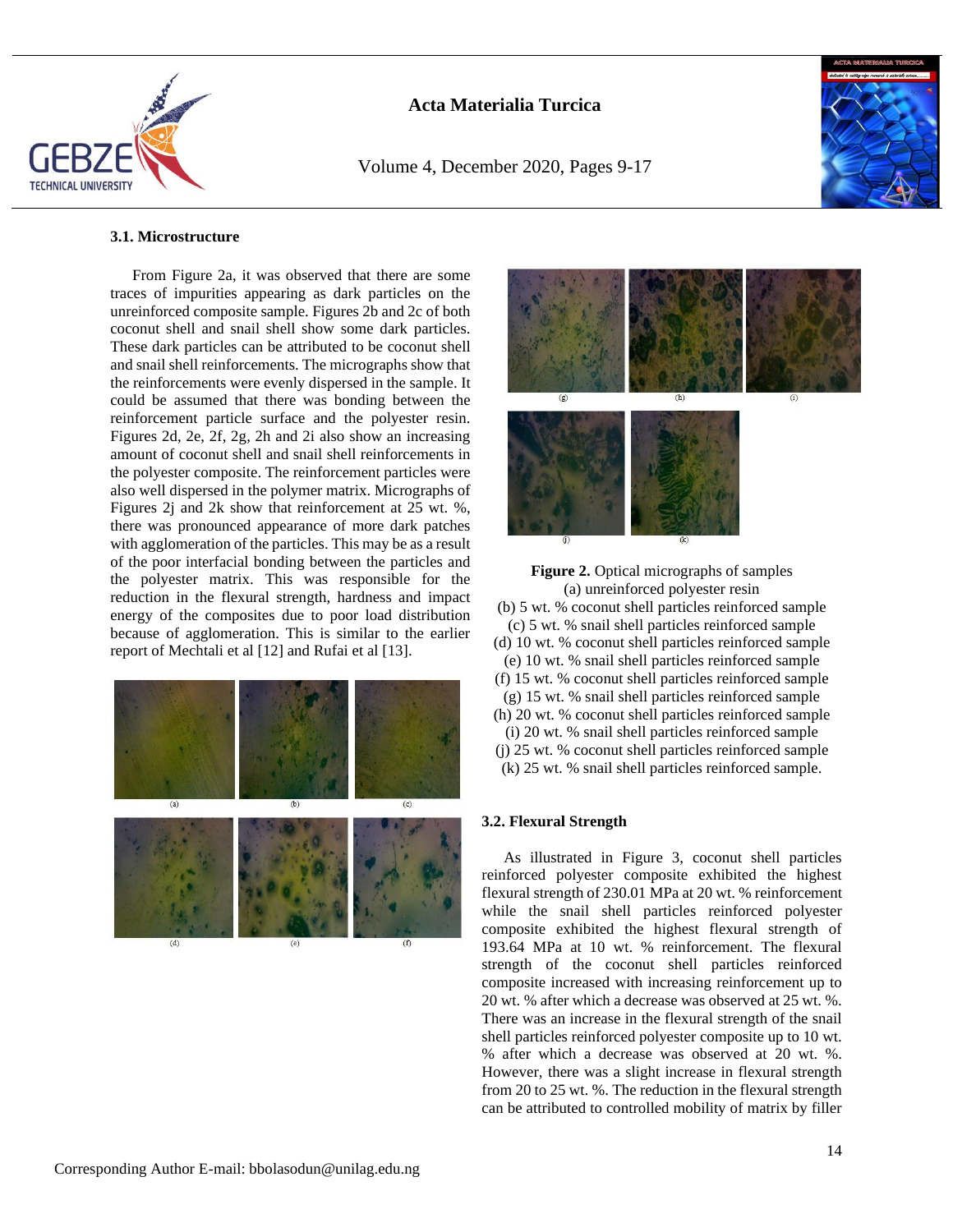

Volume 4, December 2020, Pages 9-17



particles. As amount of reinforcement increases, there is reduction in total surface area available for matrix-filler **3.4. Hardness** interaction. This is similar to the earlier report of Raghad [14].



**Figure 3.** Bar chart of Flexural strength against wt. % reinforcement of the composites.

### **3.3. Impact Energy**

The snail shell particles reinforced composite and the coconut shell particles reinforced composite exhibited highest impact energy of 5.87 J and 5.40 J respectively at 15 wt. % reinforcement before fracture as illustrated in Figure 4. Further increase in the concentration of the filler material reduced the ability of the polyester matrix to absorb energy which led to the reduction in the toughness of the composites. This may also be due to agglomeration of particles in the polyester matrix as revealed in Figures 2h – 2k. This is in agreement with the earlier report of **3.5. Elastic Modulus** Durowaye et al [15] and Rufai et al [13].



**Figure 4.** Bar chart of impact energy against wt. % reinforcement of the composites.

There was an increase in the hardness of the coconut shell particles reinforced polyester composites when reinforcement increased to 10 wt. % while the hardness of snail shell particles reinforced polyester composites increased when reinforcement increased up to 15 wt. % as presented in Figure 5. The highest hardness of 143.26 HV was exhibited by the snail shell particles reinforced composite at 10 wt. % reinforcement while 130.53 HV was exhibited by the coconut shell particles reinforced polyester composites 15 wt. %. The hardness of the coconut shell reinforced polyester composite samples showed an undulating pattern could be due to the poor interfacial bonding or surface adhesion of the particles and polyester resin [8, 16].



From Figure 6, both composites demonstrated a fair steady increase in elastic modulus as reinforcement increased. The snail shell particles reinforced polyester composite exhibited the highest elastic modulus of 230 MPa at 25 wt. % reinforcement while the coconut shell particles reinforced polyester composite sample exhibited the highest elastic modulus of 222.73 MPa at 20 wt. % reinforcement. The high elastic modulus of the composites could be due to interfacial bonding of the particulates and the polymer matrix [8, 17].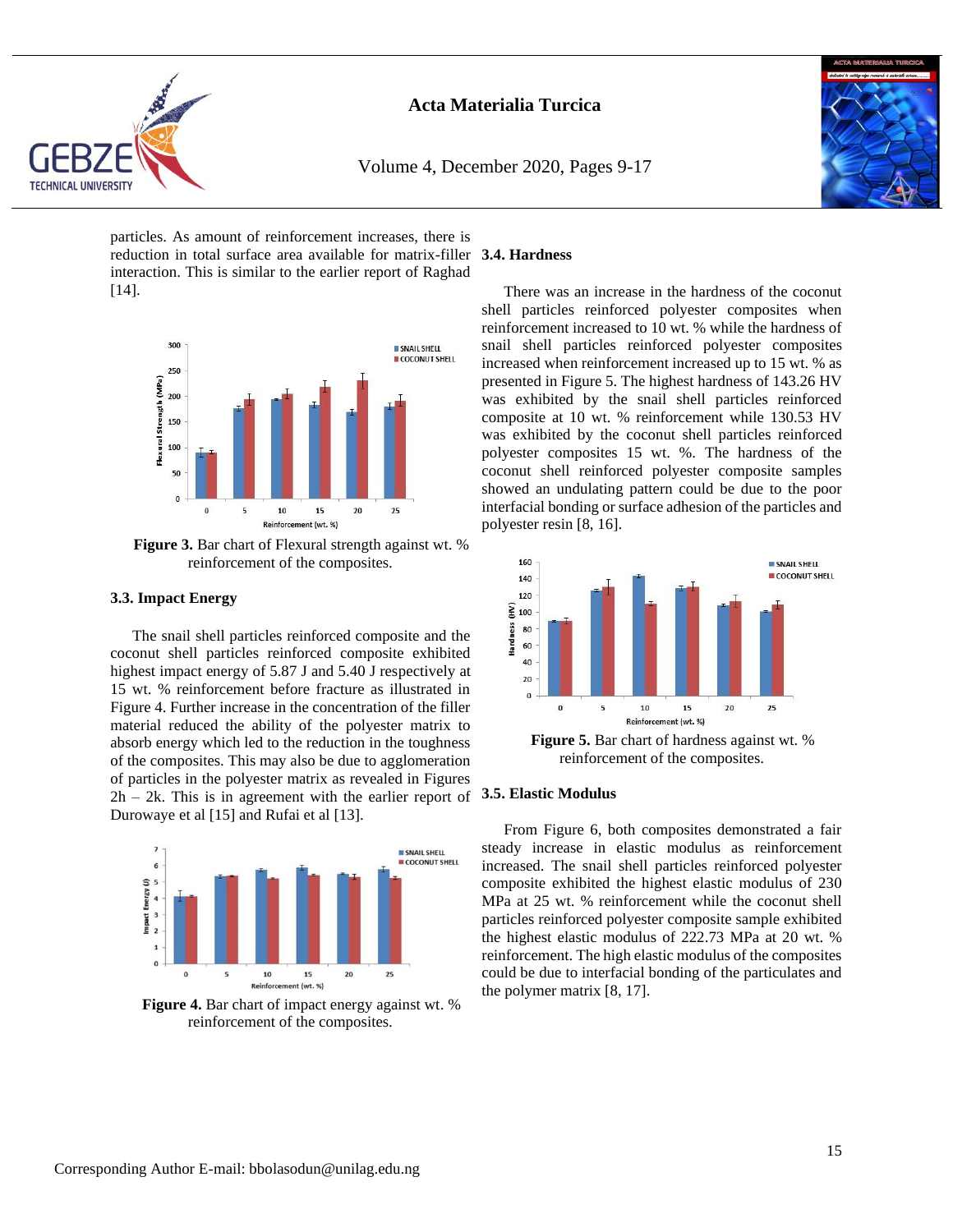

Volume 4, December 2020, Pages 9-7





**Figure 6.** Bar chart of Young modulus against wt. % reinforcement of the composites.

## **4. CONCLUSION**

It was seen that the mechanical properties of polyester composites can be improved by the agro waste and sea waste reinforcements of coconut shell and snail shell. The micrographs revealed a fairly even dispersion of the reinforcements within the matrix which contributed to the enhancement of the mechanical properties of the composites. The coconut shell and snail shell particles reinforced polyester composites at 20 wt. % and 10 wt. % reinforcements exhibited the highest resistance to elongation with values of 230.01 MPa and 193.64 MPa respectively before shattering relative to other samples. This is an indication that the coconut shell and snail shell particles reinforced polyester composites at 20 wt. % and 10 wt. % reinforcements can be used in place of the pure polyester for applications where flexibility is critical. The snail shell particles reinforced composite and the coconut shell particles reinforced composite exhibited highest impact energy of 5.87 J and 5.40 J respectively at 15 wt. % reinforcement before fracture which indicates both composites can be used in place of pure polyester in applications where impact strength is a necessary. The high hardness values of 143.26 HV and 130.53 HV exhibited by snail shell and coconut shell particles reinforced composites respectively is an indication that they can be used in place of the pure polyester for applications where hardness is a priority. The improved properties exhibited by these composites has proven their suitability for engineering applications.

## **REFERENCES**

[1] S. Taj, M.A. Munawar., S.U. Khan, Natural fiber reinforced polymer composites, Proceedings of the Pakistan Academy of Science. 44(2) (2007) 129-144.

[2] M.R. Mohammed, study of some mechanical properties of unsaturated polyester filled with the seed shells of sunflower and watermelon, Journal of Babylon University/Engineering Sciences. 4(21) (2013) 1270- 1277.

[3] D. Deli, B.K. Kandola, Blends on unsaturated polyester and phenolic resins for application as fire resistant in fiber reinforced composites part 1: identifying compatible, co-curable resin mixtures, Journal of Material Science. 48 (2013) 6929-6942.

[4] A.H. Saputra., A. Arfiana, Synthesis and characterization of unsaturated polyester resin/aluminium hydroxide/magnesium hydroxide fire retardant composite, Chemical Engineering Transactions. 56 (2017) 1759-1764.

[5] L.A. Pothan, S. Thomas, N.R. Neelakantan, Short banana fiber reinforced polyester composites mechanical, failure and aging characteristics, Journal of Reinforced Plastics and Composites 16 (8) (1997) 744-765.

[6] R.U. Abass, F.U. Abass, M.O. Abas. Improvement of mechanical properties of polyester composite reinforced by bio filler (Acro Shell), International Journal of